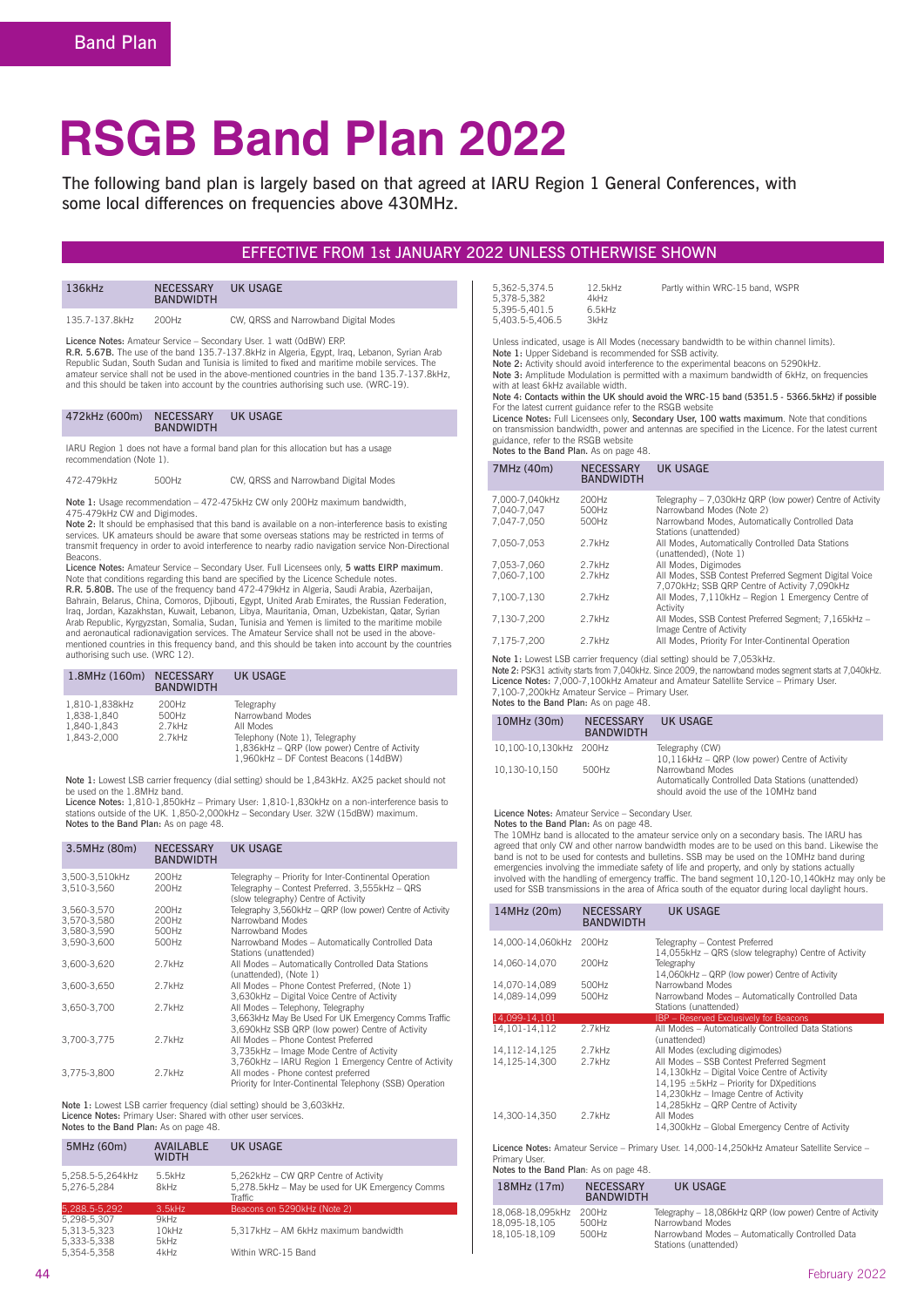| 18.109-18.111 |        | <b>IBP</b> – Reserved Exclusively for Beacons      |
|---------------|--------|----------------------------------------------------|
| 18.111-18.120 | 2.7kHz | All Modes - Automatically Controlled Data Stations |
|               |        | (unattended)                                       |
| 18.120-18.168 | 2.7kHz | All Modes, 18.130kHz - SSB QRP Centre of Activity  |
|               |        | 18.150kHz - Digital Voice Centre of Activity       |
|               |        | 18,160kHz - Global Emergency Centre of Activity    |

Licence Notes: Amateur and Amateur Satellite Service – Primary User. The band is not to be used for contests or bulletins.<br>**Notes to the Band Plan:** As on page 48.

| 21MHz (15m)      | <b>NECESSARY</b><br><b>BANDWIDTH</b> | <b>UK USAGE</b>                                                                                                                                                                            |
|------------------|--------------------------------------|--------------------------------------------------------------------------------------------------------------------------------------------------------------------------------------------|
| 21,000-21,070kHz | 200Hz                                | Telegraphy<br>21,055kHz - QRS (slow telegraphy) Centre of Activity<br>21.060kHz - QRP (low power) Centre of Activity                                                                       |
| 21.070-21.090    | 500Hz                                | Narrowband Modes                                                                                                                                                                           |
| 21.090-21.110    | 500Hz                                | Narrowband Modes - Automatically Controlled Data<br>Stations (unattended)                                                                                                                  |
| 21.110-21.120    | 2.7kHz                               | All Modes (excluding SSB) - Automatically Controlled<br>Data Stations (unattended)                                                                                                         |
| 21.120-21.149    | 500Hz                                | Narrowband Modes                                                                                                                                                                           |
| 21.149-21.151    |                                      | <b>IBP</b> - Reserved Exclusively For Beacons                                                                                                                                              |
| 21.151-21.450    | 2.7kHz                               | All Modes<br>21,180kHz - Digital Voice Centre of Activity<br>21.285kHz - QRP Centre of Activity<br>21,340kHz - Image Centre of Activity<br>21.360kHz - Global Emergency Centre of Activity |

Note 1: 21,125-21,245 is also designated for use by amateur satellites Licence Notes: Amateur and Amateur Satellite Service – Primary User.<br>Notes to the Band Plan: As on page 48.

| 24MHz (12m)      | <b>NECESSARY</b><br><b>BANDWIDTH</b> | UK USAGE                                                                                          |
|------------------|--------------------------------------|---------------------------------------------------------------------------------------------------|
| 24.890-24.915kHz | 200Hz                                | Telegraphy<br>24,906kHz - QRP (low power) Centre of Activity                                      |
| 24.915-24.925    | 500Hz                                | Narrowband Modes                                                                                  |
| 24.925-24.929    | 500Hz                                | Narrowband Modes - Automatically Controlled Data<br>Stations (unattended)                         |
| 24.929-24.931    |                                      | <b>IBP</b> – Reserved Exclusively For Beacons                                                     |
| 24.931-24.940    | 2.7kHz                               | All Modes - Automatically Controlled Data Stations<br>(unattended)                                |
| 24.940-24.990    | 2.7kHz                               | All Modes, 24,950kHz - SSB QRP Centre of Activity<br>24,960kHz - Digital Voice Centre of Activity |

Licence Notes: Amateur and Amateur Satellite Service – Primary User. The band is not to be used<br>for contests or bulletins.

Notes to the Band Plan: As on page 48.

| 28MHz (10m)                                     | <b>NECESSARY</b><br><b>BANDWIDTH</b> | <b>UK USAGE</b>                                                                                                                                                                                                                                                                                                         |
|-------------------------------------------------|--------------------------------------|-------------------------------------------------------------------------------------------------------------------------------------------------------------------------------------------------------------------------------------------------------------------------------------------------------------------------|
| 28.000-28.070kHz                                | 200Hz                                | Telegraphy<br>28,055kHz - QRS (slow telegraphy) Centre of Activity<br>28.060kHz - QRP (low power) Centre of Activity                                                                                                                                                                                                    |
| 28.070-28.120<br>28.120-28.150                  | 500Hz<br>500Hz                       | Narrowband Modes<br>Narrowband Modes - Automatically Controlled Data<br>Stations (unattended)                                                                                                                                                                                                                           |
| 28.150-28.190                                   | 500Hz                                | Narrowband Modes                                                                                                                                                                                                                                                                                                        |
| 28.190-28.199<br>28.199-28.201<br>28.201-28.225 |                                      | IBP - Regional Time Shared Beacons<br><b>IBP</b> - World Wide Time Shared Beacons<br>IBP - Continuous-Duty Beacons                                                                                                                                                                                                      |
| 28.225-28.300<br>28.300-28.320                  | 2.7kHz<br>2.7kHz                     | All Modes - Beacons<br>All Modes - Automatically Controlled Data Stations<br>(unattended)                                                                                                                                                                                                                               |
| 28.320-29.000                                   | 2.7kHz                               | All modes<br>28,330kHz - Digital Voice Centre of Activity<br>28.360kHz - QRP Centre of Activity<br>28,680kHz - Image Centre of Activity                                                                                                                                                                                 |
| 29.000-29.100<br>29.100-29.200<br>29.200-29.300 |                                      | All Modes - See Note 1 regarding 29,000-29,510kHz<br>All Modes - FM Simplex - 10kHz Channels<br>All Modes - Automatically Controlled Data Stations<br>(unattended)<br>29.270kHz - Internet Gateways Channel<br>29,280kHz - UK Internet Voice Gateway (unattended)<br>29.290kHz - UK Internet Voice Gateway (unattended) |
| 29.300-29.510                                   |                                      | Satellite Links                                                                                                                                                                                                                                                                                                         |
| 29.510-29.520<br>29,520-29,590                  | <b>Guard Channel</b><br>6kHz         | All Modes - FM Repeater Inputs (RH1-RH8)                                                                                                                                                                                                                                                                                |
| -- ---                                          |                                      | ___________                                                                                                                                                                                                                                                                                                             |

| 29,600        | 6kHz | All Modes - FM Calling Channel                          |
|---------------|------|---------------------------------------------------------|
| 29.610        | 6kHz | All Modes - FM Simplex Repeater (parrot) - input        |
| 29.620-29.700 | 6kHz | and output<br>All Modes - FM Repeater Outputs (RH1-RH8) |

Note 1: Experimental wide bandwidth operation within 29,000 - 29,510 must be on a noninterference basis to other stations, including the amateur satellite service segment at 29300 - 29510 kHz.

Licence Notes: Amateur and Amateur Satellite Service – Primary User: 26dBW permitted. Beacons may be established for DF competitions except within 50km of NGR SK985640 (Waddington).<br>**Notes to the Band Plan:** As on page 48.

| 50MHz (6m)             | <b>NECESSARY</b><br><b>BANDWIDTH</b> | UK USAGE                                                                                                                      |
|------------------------|--------------------------------------|-------------------------------------------------------------------------------------------------------------------------------|
| 50.000-50.100MHz 500Hz |                                      | Telegraphy Only (except for Beacon Project) (Note 2)<br>50.000-50.030MHz reserved for Synchronised Beacon<br>Project (Note 2) |

Region 1: 50.000-50.010; Region 2: 50.010-50.020; Region 3: 50.020-50.030

| 50.100-50.200 | 2.7kHz | 50.050MHz - Future International Centre of Activity<br>50.090MHz - Inter-Continental DX Centre of Activity (Note 1)<br>SSB/Telegraphy - International Preferred<br>50.100-50.130MHz - Inter-Continental DX Telegraphy &<br>SSB (Note 1)<br>50.110MHz - Inter-Continental DX Centre of Activity<br>50.130-50.200MHz - General International Telegraphy & SSB<br>50.150MHz - International Centre of Activity |
|---------------|--------|-------------------------------------------------------------------------------------------------------------------------------------------------------------------------------------------------------------------------------------------------------------------------------------------------------------------------------------------------------------------------------------------------------------|
| 50.200-50.300 | 2.7kHz | SSB/Telegraphy - General Usage<br>50.285MHz - Crossband Centre of Activity                                                                                                                                                                                                                                                                                                                                  |
| 50.300-50.400 | 2.7kHz | MGM/Narrowband/Telegraphy<br>50.305MHz - PSK Centre of Activity<br>50.310-50.320MHz - FMF<br>50.320-50.380MHz - MS                                                                                                                                                                                                                                                                                          |
| 50.400-50.500 |        | Propagation Beacons only                                                                                                                                                                                                                                                                                                                                                                                    |
| 50.500-50.700 |        | All Modes<br>50.520MHz - FM/DV Internet Voice Gateway<br>50.530MHz - FM/DV Internet Voice Gateway<br>50.540MHz - FM/DV Internet Voice Gateway<br>50.600-50.700MHz - Digital communications<br>50.630MHz - Digital Voice (DV) calling                                                                                                                                                                        |
| 50.700-50.900 | 12kHz  | 50.710-50.890MHz - FM/DV Repeater Outputs (10kHz<br>channel spacing)                                                                                                                                                                                                                                                                                                                                        |
| 50.900-51.200 |        | All Modes                                                                                                                                                                                                                                                                                                                                                                                                   |
| 51.200-51.400 | 12kHz  | 51.210-51.390MHz - FM/DV Repeater Inputs (10kHz<br>channel spacing) (Note 4)                                                                                                                                                                                                                                                                                                                                |
| 51.400-52.000 |        | All Modes<br>51.410-51.590MHz - FM/DV Simplex (Note 3) (Note 4)<br>51.510MHz - FM Calling Frequency<br>51.530MHz - GB2RS News Broadcast and Slow Morse<br>51.650 & 51.750MHz - See Note 5 (25kHz aligned)<br>51.970 & 51.990MHz - See Note 5                                                                                                                                                                |

Note 1: Only to be used between stations in different continents (not for intra-European QSOs).<br>
Note 2: 50.0-50.1MHz is currently shared with Propagation Beacons. These are due to be migrated<br>
to 50.4-50.5MHz, to create m

services (inside or outside the UK).<br>**Notes to the Band Plan:** As on page 48.

| 70MHz (4m)       | <b>NECESSARY</b><br><b>BANDWIDTH</b> | UK USAGE (NOTE 1)                                                                                                                                                                                                                                                                                                                                                                                                                                                                                                                                                                                         |
|------------------|--------------------------------------|-----------------------------------------------------------------------------------------------------------------------------------------------------------------------------------------------------------------------------------------------------------------------------------------------------------------------------------------------------------------------------------------------------------------------------------------------------------------------------------------------------------------------------------------------------------------------------------------------------------|
| 70.000-70.090MHz | 1kHz                                 | Propagation Beacons Only                                                                                                                                                                                                                                                                                                                                                                                                                                                                                                                                                                                  |
| 70.090-70.100    | $1$ kHz                              | Personal Beacons                                                                                                                                                                                                                                                                                                                                                                                                                                                                                                                                                                                          |
| 70.100-70.250    | 2.7kHz                               | Narrowband Modes<br>70.185MHz - Cross-band Activity Centre<br>70.200MHz - CW/SSB Centre<br>70.250MHz - MS Centre                                                                                                                                                                                                                                                                                                                                                                                                                                                                                          |
| 70.250-70.294    | 12kHz                                | All Modes<br>70.260MHz - AM/FM Calling<br>70.270MHz MGM Centre of Activity                                                                                                                                                                                                                                                                                                                                                                                                                                                                                                                                |
| 70.294-70.500    | 12kHz                                | All Modes Channelised Operations Using 12.5kHz Spacing<br>70.3000MHz<br>70.3125MHz - Digital Modes<br>70.3250MHz - DX Cluster<br>70.3375MHz - Digital Modes<br>70.3500MHz - Internet Voice Gateway (Note 2)<br>70.3625MHz - Internet Voice Gateway<br>70.3750MHz - See Note 2<br>70.3875MHz - Internet Voice Gateway<br>70.4000MHz - See Note 2<br>70.4125MHz - Internet Voice Gateway<br>70.4250MHz - FM Simplex - used by GB2RS<br>news broadcast<br>70.4375MHz - Digital Modes (special projects)<br>70.4500MHz - FM Calling<br>70.4625MHz - Digital Modes<br>70.4750MHz<br>70.4875MHz - Digital Modes |

Note 1: Usage by operators in other countries may be influenced by restrictions in their national allocations.

Note 2: May be used for Emergency Communications and Community Events.<br>Licence Notes: Amateur Service 70.0-70.5MHz – Secondary User: 160W (22dBW) maximum.<br>Available on the basis of non-interference to other services (insid Notes to the Band Plan: As on page 48.

| 144MHz (2m)<br><b>NECESSARY</b><br><b>BANDWIDTH</b>   | UK USAGE                                                                                                                                                                         |
|-------------------------------------------------------|----------------------------------------------------------------------------------------------------------------------------------------------------------------------------------|
| 144.000-144.025MHz 2700Hz<br>144.025-144.100<br>500Hz | All Modes - including Satellite Downlinks<br>Telegraphy (including EME CW)<br>144.050MHz - Telegraphy Centre of Activity<br>144.100MHz - Random MS Telegraphy Calling, (Note 1)  |
| 144.110-144.150<br>500Hz                              | Telegraphy and MGM<br><b>EME MGM Activity</b>                                                                                                                                    |
| 144.150-144.400<br>2700Hz                             | Telegraphy, MGM and SSB<br>144.250MHz - GB2RS News Broadcast and Slow<br>Morse<br>144.260MHz - See Note 10<br>144.300MHz - SSB Centre of Activity<br>144.370MHz - MGM MS Calling |
| 144.400-144.490<br>144.490-144.500                    | Propagation Beacons only<br>Beacon guard band<br>144.491-144.493 Personal Weak Signal MGM Beacons<br>(BW: 500Hz max)                                                             |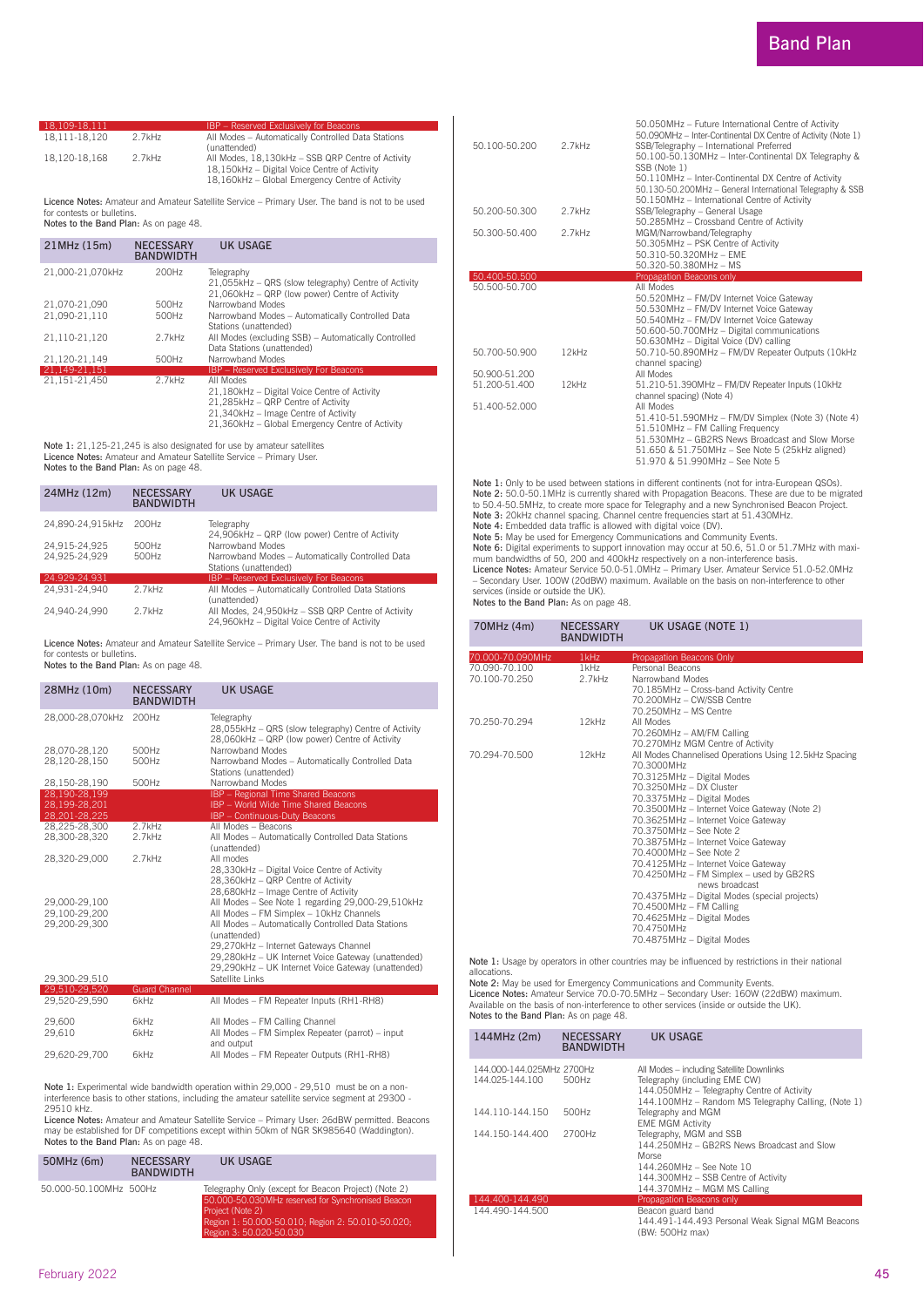### Band Plan

| 144.500-144.794                                       | 20kHz             | All Modes (Note 8)<br>144.500MHz - Image Modes Centre (SSTV, FAX, etc)<br>144.600MHz - Data Centre of Activity (MGM, RTTY, etc)<br>144.6125MHz - UK Digital Voice (DV) Calling (Note 9)<br>144.625-144.675MHz - See Note 10<br>144.750MHz - ATV Talkback<br>144.775-144.794MHz - See Note 10 144.794-                                                                                                                                                                                                                                                                                                                    |
|-------------------------------------------------------|-------------------|--------------------------------------------------------------------------------------------------------------------------------------------------------------------------------------------------------------------------------------------------------------------------------------------------------------------------------------------------------------------------------------------------------------------------------------------------------------------------------------------------------------------------------------------------------------------------------------------------------------------------|
| 144.990                                               | 12kHz             | MGM Digital Communications (Note 15)<br>144.800-144.9875MHz - MGM/Digital Communications<br>144.8000MHz - Unconnected Nets - APRS, UiView etc<br>(Note 14)<br>144.8125MHz - DV Internet Voice Gateway<br>144.8250MHz - DV Internet Voice Gateway<br>144.8375MHz - DV Internet Voice Gateway<br>144.8500MHz - DV Internet Voice Gateway<br>144.8625MHz - DV Internet Voice Gateway<br>144.8750 - 144.9125 - Internet Gateways<br>144.9250MHz - Digital Usage<br>144.9375MHz - Digital Usage<br>144.9500MHz - Digital Usage<br>144.9625MHz - FM Internet Voice Gateway<br>144.9750MHz, 144.9875MHz To Be Decided (Note 11) |
| 144.990-145.1935<br>145.200                           | $12$ kHz<br>12kHz | FM/DV RV48-RV63 Repeater Input Exclusive (Note 2 & 5)<br>FM/DV Space Communications (eg ISS) - Earth-to-Space                                                                                                                                                                                                                                                                                                                                                                                                                                                                                                            |
| 145.200-145.5935                                      | 12kHz             | 145.2000MHz - (Note 4 & 10)<br>FM/DV V16-V47 - FM/DV Simplex (Note 3, 5 & 6)<br>145.2250MHz - See Note 10<br>145.2375MHz - FM Internet Voice Gateway<br>(IARU common channel)<br>145.2500MHz - Used for Slow Morse Transmissions<br>145.2875MHz - FM Internet Voice Gateway<br>(IARU common channel)<br>145.3375MHz - FM Internet Voice Gateway<br>(IARU common channel)<br>145.5000MHz - FM Calling (Note 12)<br>145.5250MHz - Used for GB2RS News Broadcast.<br>145.5500MHz - Used for Rally/exhibition Talk-in<br>145.5750MHz, 145.5875MHz (Note 11)                                                                  |
| 145.5935-145.7935 12kHz<br>145.800<br>145.806-146.000 | 12kHz<br>12kHz    | FM/DV RV48-RV63 - Repeater Output (Note 2)<br>FM/DV Space Communications (eg ISS) - Space-Earth<br>All Modes - Satellite Exclusive                                                                                                                                                                                                                                                                                                                                                                                                                                                                                       |

 Note 1: Meteor scatter operation can take place up to 26kHz higher than the reference frequency. Note 2: 12.5kHz channels numbered RV48-RV63. RV48 input = 145.000MHz,  $\text{output} = 145.600 \text{MHz}.$ 

Note 3: 12.5kHz simplex channels numbered V16-V47. V16 = 145.200MHz.

Note 4: Emergency Communications Groups utilising this frequency should take steps to avoid interference to ISS operations in non-emergency situations.

Note 5: Embedded data traffic is allowed with digital voice (DV).<br>Note 6: Simplex use only – no DV gateways.

Note 7: Not used.

Note 8: Amplitude Modulation (AM) is acceptable within the All Modes segment. AM usage is typically found on 144.550MHz. Users should consider adjacent channel activity when selecting operating frequencies.

Note 9: In other countries IARU Region 1 recommends 145.375MHz. Note 10: May be used for Emergency Communications and Community Events. Note 11: May be used for repeaters in other IARU Region 1 countries.

Note 12: DV users are asked not to use this channel, and use 144.6125MHz for calling.

Note 13: Not used.

Note 14: 144.800 use should be NBFM to avoid interference to 144.8125 DV Gateways. Licence Notes: Amateur Service and Amateur Satellite Service – Primary User. Beacons may be<br>established for DF competitions except within 50km of TA 012869 (Scarborough). Notes to the Band Plan: As on page 48.

## 146MHz NECESSARY UK USAGE IARU Recommendation BANDWIDTH

Access to this band requires an appropriate NoV, which is available to Full Licensees only

| 146.000-146.900MHz | 500kHz | Wideband Digital Modes (High speed data, DATV etc)<br>146.500MHz Centre frequency for wideband modes<br>(Note 1) |
|--------------------|--------|------------------------------------------------------------------------------------------------------------------|
| 146.900-147.000MHz | 12kHz  | Narrowband Digital Modes including Digital Voice<br>146.900<br>146.9125<br>146.925                               |
|                    |        | 146.9375 Not available in/near Scotland<br>(see Licence Notes & NoV terms)<br>146.9500<br>146.9625<br>146.9750   |

146.9875<br>Note 1: Users of wideband modes must ensure their spectral emissions are contained with the band limits.

Licence Notes: Full Licensees only, with NoV, 50W ERP max – not available in the Isle of Man or Channel Isles. Note that additional restrictions on geographic location, antenna height and upper frequency limit are specified by the NoV terms.<br>It should be emphasised that this band is UK-specific and is available on a non-interference basis

to existing services. Upper Band limit 147.000MHz (or 146.93750 where applicable) are absolute<br>limits and not centre frequencies. The absolute band frequency limit in or within 40km of Scotland<br>is 146.93750MHz – see NoV sc Notes to the Band Plan: As on page 48.

| 430MHz (70cm)<br><b>IARU Recommendation BANDWIDTH</b> | NECESSARY UK USAGE |                                                                                                                                     |
|-------------------------------------------------------|--------------------|-------------------------------------------------------------------------------------------------------------------------------------|
| 430.0000-431.9810MHz<br>All Modes                     |                    | 430.0125-430.0750MHz - FM Internet Voice<br>Gateways (Notes 7, 8)                                                                   |
|                                                       |                    | 430.250-430.300 MHz UK DV 9 MHz reverse-<br>split repeaters - Outputs<br>430.4000-430.7750 - UK DV 9MHz Split<br>Repeaters - inputs |

| Digital Links<br>430.6000-430.9250<br>Digital Repeaters                                       |                    | 430.8000MHz - 7.6MHz Talk-through (Note 10)<br>430.8250-430.9750MHz - RU66-RU78<br>7.6MHz Split Repeaters - outputs<br>See Licence Exclusion Note; 431-432MHz<br>430.9900-431.9000MHz - Digital Communications<br>431.0750-431.1750MHz - DV Internet Voice                                                                                                                                                                                                                              |
|-----------------------------------------------------------------------------------------------|--------------------|-----------------------------------------------------------------------------------------------------------------------------------------------------------------------------------------------------------------------------------------------------------------------------------------------------------------------------------------------------------------------------------------------------------------------------------------------------------------------------------------|
| 432.0000-432.1000                                                                             | 500Hz              | Gateways (Note 8)<br>432.0500MHz Telegraphy Centre of Activity<br>Telegraphy, MGM                                                                                                                                                                                                                                                                                                                                                                                                       |
| 432.1000-432.4000                                                                             | 2700Hz             | 432.2000MHz - SSB Centre of Activity                                                                                                                                                                                                                                                                                                                                                                                                                                                    |
| SSB, Telegraphy<br>MGM                                                                        |                    | 432.3500MHz - Microwave Talkback (Europe)<br>432.3700MHz - Meteor Scatter Calling                                                                                                                                                                                                                                                                                                                                                                                                       |
| 432.4000-432.4900                                                                             | 500Hz              | Propagation Beacons only                                                                                                                                                                                                                                                                                                                                                                                                                                                                |
| 432.4900-432.9940<br>All Modes                                                                | 25kHz<br>(Note 11) | 432.491-432.493MHz Personal Weak Signal<br>MGM Beacons (BW: 500Hz max)<br>432.5000MHz - Narrowband SSTV Activity Centre<br>432.6250-432.6750MHz Digital                                                                                                                                                                                                                                                                                                                                 |
| Non-channelised                                                                               |                    | Communications (25kHz channels)<br>432.7750MHz 1.6MHz Talk-through - Base<br><b>TX (Note 10)</b>                                                                                                                                                                                                                                                                                                                                                                                        |
| 432.9940-433.3810                                                                             | 25kHz              | 433.0000-433.3750MHz (RB0-RB15) -<br>RU240-RU270                                                                                                                                                                                                                                                                                                                                                                                                                                        |
| FM repeater outputs<br>in UK only (Note 1)                                                    | (Note 11)          | FM/DV Repeater Outputs (25kHz channels) in<br>UK Only                                                                                                                                                                                                                                                                                                                                                                                                                                   |
| 433.3940-433.5810                                                                             | 25kHz              | 433.4000MHz U272 - IARU Region 1 SSTV<br>(FM/AFSK)                                                                                                                                                                                                                                                                                                                                                                                                                                      |
| FM/DV (Notes 12, 13)<br>Simplex Channels                                                      | (Note 11)          | 433.4250MHz U274<br>433.450MHz U276 (Note 5)<br>433.4750MHz U278                                                                                                                                                                                                                                                                                                                                                                                                                        |
| 433.6000-434.0000<br>All Modes<br>433.8000MHz for<br>APRS where 144.8000MHz<br>cannot be used |                    | 433.5000MHz U280 - FM Calling Channel<br>433.5250MHz U282<br>433.5500MHz U284 - Used for Rally/Exhibition Talk-in<br>433.5750MHz U286<br>433.6250-6750MHz - Digital Communications<br>(25kHz channels)<br>433.7000MHz-433.7750MHz (Note 10)<br>433.8000-434.2500 MHz Digital communications<br>& Experiments                                                                                                                                                                            |
| 434.0000-434.5940                                                                             | 25kHz              | 434.0000 Low Power Non-NoV Personal Hot-Spot usage<br>433.9500-434.0500MHz - Internet Voice<br>Gateways (Note 8)                                                                                                                                                                                                                                                                                                                                                                        |
|                                                                                               | (Note 11)          | 434.3750MHz 1.6MHz Talk-through -<br>Mobile TX (Note 10)<br>434.4750-434.5250MHz DV Internet voice<br>gateways (Note 8)                                                                                                                                                                                                                                                                                                                                                                 |
| 434.5940-434.9810<br>FM repeater inputs in<br>UK only                                         | 25kHz<br>(Note 11) | 434.6000-434.9750MHz (RB0-RB15) RU240-RU270<br>FM/DV Repeater Inputs (25kHz channels) in UK<br>Only (Note 12)                                                                                                                                                                                                                                                                                                                                                                           |
| 435.0000-436.0000<br>436.0000-438.0000                                                        |                    | Satellites only<br>Satellites and Experimental DATV/Data<br>437.0000 Experimental DATV Centre of<br>Activity (Note 14)                                                                                                                                                                                                                                                                                                                                                                  |
| 438.0000-440.0000                                                                             |                    | 438.8000 Low Power Non-NoV Personal Hot-Spot usage<br>438.0250-438.1750MHz - IARU Region 1                                                                                                                                                                                                                                                                                                                                                                                              |
| All Modes                                                                                     |                    | <b>Digital Communications</b><br>438.2000-439.4250MHz (Note 1)<br>438.4000MHz - 7.6MHz Talk-through (Note 10)<br>438.4250-438.5750MHz RU66-RU78 -<br>7.6MHz Split Repeaters - inputs<br>438.6125MHz - UK DV calling (Note 12) (Note 13)<br>438.8000 Low Power Non-NoV Personal Hot-Spot usage<br>439.2500-439.3000MHz UK DV 9MHz reverse-split<br>repeaters - Inputs<br>439.6000-440.0000MHz - Digital Communications<br>439.4000-439.7750MHz - UK DV 9MHz split<br>repeaters - Outputs |
|                                                                                               |                    | Note 1: In Switzerland, Germany and Austria, repeater inputs are 431.0500-431.8250MHz with<br>25kHz spacing and outputs 438.6500-439.4250MHz. In Belgium, France and the Netherlands<br>repeater outputs are 430.0250-430.3750MHz with 12.5kHz spacing and inputs at 431.6250-<br>431.9750MHz. In other European countries repeater inputs are 433.0000-433.3750MHz with<br>25kHz spacing and outputs at 434.6000-434.9750MHz, ie the reverse of the UK allocation.                     |

25kHz spacing and outputs at 434.6000-434.9750MHz, ie the reverse of the UK allocation. Note 2: 430-440MHz FM/DV maximum bandwidths are 12.5 or 25kHz as appropriate Note 3, Note 4: Not used.

Note 5: In other countries IARU Region 1 recommends 433.4500MHz for DV calling. Note 7: Users must accept interference from repeater output channels in France and the Netherlands at 430.0250-430.5750MHz. Users with sites that allow propagation to other countries (notably France and the Netherlands) must survey the proposed frequency before use to ensure that they will not cause interference to users in those countries.<br>Note 8: All internet voice gateways: 12.5kHz channels, maximum deviation ±2.4kHz, maximum

effective radiated power 5W (7dBW), attended only operation in the presence of the NoV holder.<br>**Note 10**: May be used for Emergency Communications and Community Events.<br>**Note 11:** IARU Region 1 recommended maximum bandwidt

Note 13: Simplex use only – no DV gateways. Note 14: QPSK 2 Mega-symbols/second maximum recommended.

Licence Notes: Amateur Service - Secondary User. Amateur Satellite Service: 435-438MHz -<br>Secondary User. Exclusion: 431-432MHz not available within 100km radius of Charing Cross, London. Power Restriction 430-432MHz is 40 watts effective radiated power maximum.<br>Notes to the Band Plan: As on page 48.

| 1.3GHz (23cm)               | <b>NECESSARY</b><br><b>BANDWIDTH</b> | <b>UK USAGE</b>                                                      |
|-----------------------------|--------------------------------------|----------------------------------------------------------------------|
| 1240.000-1240.500MHz 2700Hz |                                      | Alternative Narrowband Segment - see Note 7 -<br>1240.00-1240.750MHz |
| 1240.500-1240.750           |                                      | Alternative Propagation Beacon Segment                               |
| 1240.750-1241.000           | 20kHz                                | FM/DV Repeater Inputs                                                |
| 1241.000-1241.750           | 150kHz                               | DD High Speed Digital Data - 5 x 150kHz<br>channels                  |
| All Modes                   |                                      | 1241.075, 1241.225, 1241.375, 1241.525,<br>1241.675MHz (±75kHz)      |
| 1241.750-1242.000           | 20kHz                                | 25kHz Channels available for FM/DV use                               |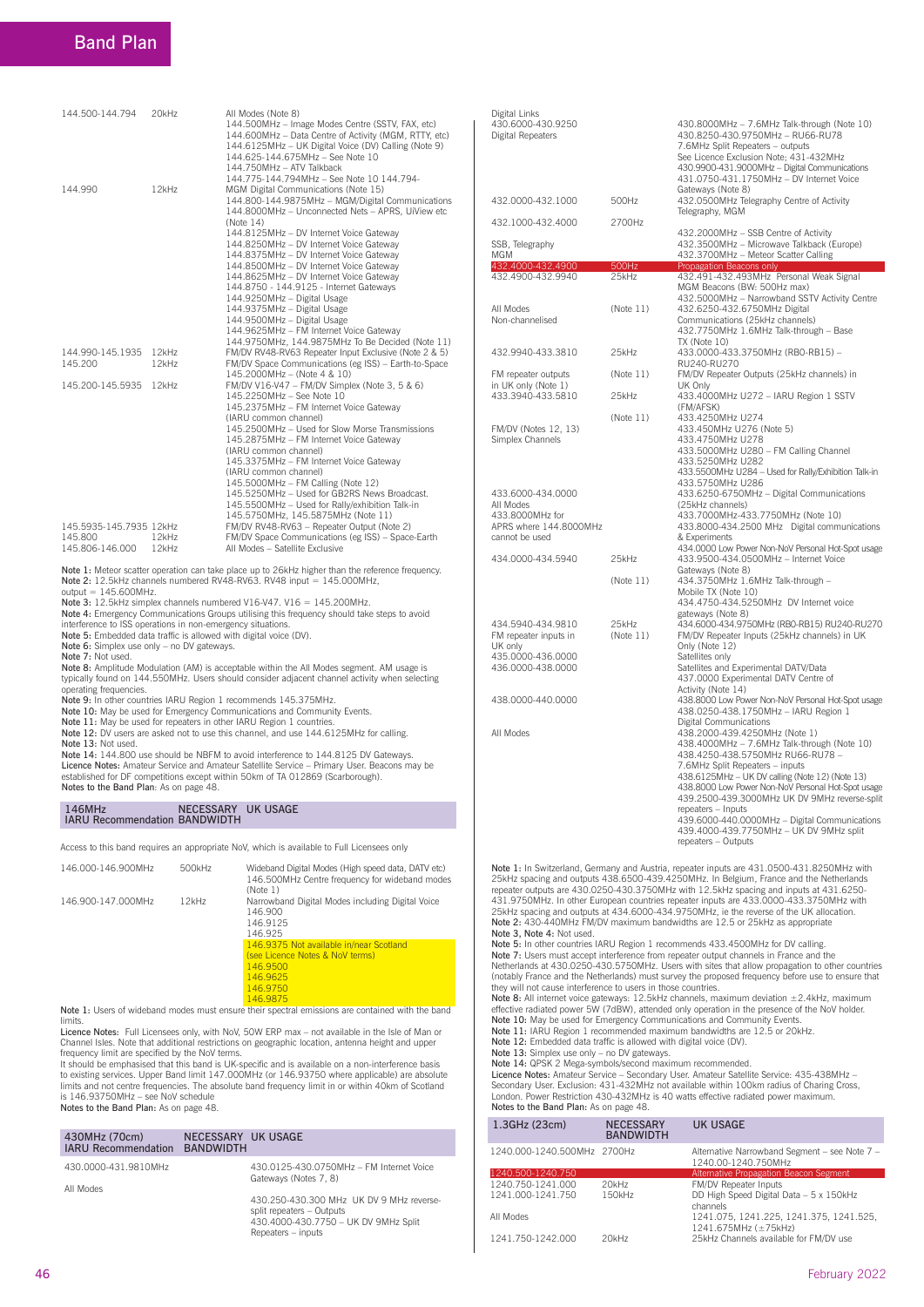| All Modes<br>1242.000-1249.000<br>ATV<br>1249.000-1249.250<br>1250.00 | 20kHz     | 1241.775-1241.975MHz<br>TV Repeaters (Note 9)<br>New DATV Repeater Inputs<br>Original ATV Repeater Inputs: 1248, 1249<br>FM/DV Repeater Outputs, 25kHz Channels<br>(Note 9)<br>1249.025-1249.225MHz<br>In order to prevent interference to Primary<br>Users, caution must be exercised prior to using<br>1250-1290MHz in the UK 1260.000- |
|-----------------------------------------------------------------------|-----------|-------------------------------------------------------------------------------------------------------------------------------------------------------------------------------------------------------------------------------------------------------------------------------------------------------------------------------------------|
| 1270.000                                                              |           | Amateur Satellite Service - Earth to Space                                                                                                                                                                                                                                                                                                |
|                                                                       |           | <b>Uplinks Only</b>                                                                                                                                                                                                                                                                                                                       |
| <b>Satellites</b><br>1290.000                                         |           |                                                                                                                                                                                                                                                                                                                                           |
| 1290.994-1291.481                                                     | 20kHz     | <b>FM/DV Repeater Inputs (Note 5)</b><br>1291.000-1291.375MHz (RM0-RM15)<br>25kHz spacing                                                                                                                                                                                                                                                 |
| 1291.494-1296.000                                                     | All Modes |                                                                                                                                                                                                                                                                                                                                           |
| All Modes                                                             |           | Preferred Narrowband segment                                                                                                                                                                                                                                                                                                              |
| 1296.000-1296.150<br>Telegraphy, MGM                                  | 500Hz     | 1296.000-1296.025MHz - Moonbounce                                                                                                                                                                                                                                                                                                         |
| 1296.150-1296.800<br>Telegraphy, SSB & MGM                            | 2700Hz    | 1296.200MHz - Narrowband Centre of Activity<br>1296.400-1296.600MHz - Linear Transponder<br>Input                                                                                                                                                                                                                                         |
| (Note 1)                                                              |           | 1296.500MHz - Image Mode Centre of Activity                                                                                                                                                                                                                                                                                               |
|                                                                       |           | (SSTV, FAX etc)                                                                                                                                                                                                                                                                                                                           |
|                                                                       |           | 1296.600MHz - Narrowband Data Centre of<br>Activity (MGM, RTTY etc)                                                                                                                                                                                                                                                                       |
|                                                                       |           | 1296.600-1296.700MHz - Linear Transponder                                                                                                                                                                                                                                                                                                 |
|                                                                       |           | Output                                                                                                                                                                                                                                                                                                                                    |
|                                                                       |           | 1296.741-1296.743MHz Personal Weak                                                                                                                                                                                                                                                                                                        |
| 1296.800-1296.994                                                     |           | Signal MGM Beacons<br>1296.750-1296.800MHz - Local Beacons,                                                                                                                                                                                                                                                                               |
|                                                                       |           | 10W ERP max                                                                                                                                                                                                                                                                                                                               |
|                                                                       |           | 1296.800-1296.990MHz - Propagation                                                                                                                                                                                                                                                                                                        |
|                                                                       |           | Beacons only<br>Beacons exclusive                                                                                                                                                                                                                                                                                                         |
| 1296.994-1297.481                                                     | 20kHz     | FM/DV Repeater Outputs (Note 5)                                                                                                                                                                                                                                                                                                           |
|                                                                       |           | 1297.000-1297.375MHz (RM0-RM15)                                                                                                                                                                                                                                                                                                           |
| 1297.494-1297.981                                                     | 20kHz     | FM/DV Simplex (Notes 2, 5 & 6) 25kHz spacing                                                                                                                                                                                                                                                                                              |
| FM/DV simplex                                                         |           | 1297.500-1297.750MHz (SM20-SM30)<br>1297.725MHz - Digital Voice (DV) Calling                                                                                                                                                                                                                                                              |
| (Notes 2, 5, 6)                                                       |           | (IARU recommended)                                                                                                                                                                                                                                                                                                                        |
|                                                                       |           | 1297.900-1297.975MHz - FM Internet Voice                                                                                                                                                                                                                                                                                                  |
|                                                                       |           | Gateways (IARU common channels, 25kHz)                                                                                                                                                                                                                                                                                                    |
| 1298.000-1299.000<br>All Modes                                        | 20kHz     | All Modes<br>General mixed analogue or digital use in channels                                                                                                                                                                                                                                                                            |
|                                                                       |           | 1298.025-1298.975MHz (RS1-RS39)                                                                                                                                                                                                                                                                                                           |
| 1299.000-1299.750                                                     | 150kHz    | DD High Speed Digital Data - 5 x 150kHz channels                                                                                                                                                                                                                                                                                          |
| All Modes                                                             |           | 1299.075, 1299.225, 1299.375, 1299.525,<br>1299.675MHz (±75kHz)                                                                                                                                                                                                                                                                           |
| 1299.750-1300.000                                                     | 20kHz     | 25kHz Channels Available for FM/DV use                                                                                                                                                                                                                                                                                                    |
| All Modes                                                             |           | 1299.775-1299.975MHz                                                                                                                                                                                                                                                                                                                      |
| 1300.000-1325.000                                                     |           | TV Repeaters (UK only) (Note 9)                                                                                                                                                                                                                                                                                                           |
| ATV                                                                   |           | New DATV Repeater Outputs<br>Original ATV Repeater Outputs: 1308.0,                                                                                                                                                                                                                                                                       |
|                                                                       |           | 1310.0, 1311.5, 1312.0, 1316.0, 1318.5MHz                                                                                                                                                                                                                                                                                                 |

**Note 1:** Local traffic using narrowband modes should operate between 1296.500-1296.800MHz<br>during contests and band openings.

Note 2: Stations in countries that do not have access to 1298-1300MHz may also use the FM simplex segment for digital communications.

Note 3, Note 4: Not used.

Note 5: Embedded data traffic is allowed with digital voice (DV).

Note 6: Simplex use only – no DV gateways.<br>Note 7: 1240.000-1240.750 has been designated by IARU as an alternative centre for narrowband

activity and beacons. Operations in this range should be on a flexible basis to enable coordinated<br>activation of this alternate usage.<br>**Note 8:** The band 1240-1300MHz is subject to major replanning. Contact the Microwave M for further information.

**Note 9:** Repeaters and Migration to DATV, inc option for new DATV simplex are subject to further<br>development and coordination.

**Note 10:** QPSK 4 Mega-symbols/second maximum recommended.<br>**Licence Notes:** Amateur Service – Secondary User. Amateur Satellite Service: 1,260-1,270MHz –

Secondary User Earth to Space only. In the sub-band 1,298-1,300MHz unattended operation is not allowed within 50km of SS206127 (Bude), SE202577 (Harrogate), or in Northern Ireland. Notes to the Band Plan: As on page 48.

### 2.3-2.302GHz NECESSARY UK USAGE IARU Recommendation BANDWIDTH

Access to this band requires an appropriate NoV, which is available to Full licensees only. Please note that the current NoVs last for up to three years prior to expiry.

| 2300.000-2300.400MHz                                                                               | 2.7kH <sub>z</sub> | Narrowband Modes (including CW, SSB, MGM)<br>2300.350-2300.400MHz Attended Beacons |  |
|----------------------------------------------------------------------------------------------------|--------------------|------------------------------------------------------------------------------------|--|
| 2300.400-2301.800MHz                                                                               | 500kHz             | Wideband Modes (NBFM, DV, Data, DATV, etc)<br>Note 1                               |  |
| 2301.800-2302.000MHz                                                                               | 2.7kHz             | Narrowband modes (including CW, SSB, MGM)<br><b>EME Usage</b>                      |  |
| Note 1: Users of wideband modes must ensure their spectral emissions are contained within the band |                    |                                                                                    |  |

limits.

Note 2: Full licensees only with NoV, 400 watts maximum, not available in the Isle of Man. Note<br>additional restrictions on usage are specified by the NoV terms. It should be emphasised that this is UK-Specific and is available on a non interference basis to existing services. Notes to the Band Plan: As on page 48.

| $2.3$ GHz $(13cm)$<br><b>IARU Recommendation BANDWIDTH</b> | <b>NECESSARY</b> | UK USAGE                                                                 |
|------------------------------------------------------------|------------------|--------------------------------------------------------------------------|
| 2.310.000-2.320.000MHz                                     |                  |                                                                          |
|                                                            | 200kHz           | 2,310.000-2,310.500MHz - Repeater links                                  |
| (National band plans)                                      |                  |                                                                          |
|                                                            |                  | 2.311.000-2.315.000MHz - High speed data<br>Preferred Narrowband Segment |

| 2,320.000-2,320.800                                                                                                                 | 2.7kHz | 2.320.000-2.320.025MHz - Moonbounce<br>2.320.200MHz - SSB Centre of Activity<br>2,320.750-2,320.800MHz - Local Beacons,<br>10W FRP max<br>2,320.800-2,320.990MHz - Propagation<br>Beacons Only |
|-------------------------------------------------------------------------------------------------------------------------------------|--------|------------------------------------------------------------------------------------------------------------------------------------------------------------------------------------------------|
| 2,320.800-2,321.000                                                                                                                 |        |                                                                                                                                                                                                |
| Beacons exclusive<br>2321.000-2322.000<br>2.322.000-2.350.000<br>2.390.000-2.400.000<br>2.400.000-2.450.000MHz<br><b>Satellites</b> | 20kHz  | FM/DV. See also Note 1<br>Wideband Modes including Data, ATV<br>All Modes<br>2,435.000MHz ATV Repeater Outputs<br>2.440.000MHz ATV Repeater Outputs                                            |

 Note 1: Stations in countries which do not have access to the All Modes section 2,322- 2,390MHz, use the simplex and repeater segment 2,320-2,322MHz for data transmission. Note 2: Stations in countries that do not have access to the narrowband segment 2,320- 2,322MHz, use the alternative narrowband segments 2,304-2,306MHz, 2,308-2,310MHz and 2400-2402MHz.

Note 3: The segment 2,433-2,443MHz may be used for ATV if no satellite is using the segment.<br>Licence Notes: Amateur Service – Secondary User. Users must accept interference from ISM users.<br>Amateur Satellite Service: 2,400from ISM users. Operation in 2310-2350 and 2390-2400 MHz are subject to specific conditions<br>and guidance In the sub-bands 2,310.000-2,310.4125 and 2,392-2,450MHz unattended operation is not allowed within 50km of SS206127 (Bude) or SE202577 (Harrogate). ISM = .<br>Industrial scientific and medical

Notes to the Band Plan: As on page 48.

 $\overline{\phantom{a}}$ 

| 3.4GHz (9cm)<br><b>IARU Recommendation BANDWIDTH</b>                    | <b>NECESSARY</b> | <b>UK USAGE</b>                                                                                                       |
|-------------------------------------------------------------------------|------------------|-----------------------------------------------------------------------------------------------------------------------|
| 3.400.000-3.400.800MHz 2.7kHz                                           |                  | Narrowband Modes (including CW, SSB,<br>MGM, EME)<br>3,400.100MHz - Centre of Activity (Note 1)                       |
| 3.400.800-3.400.995                                                     |                  | 3,400.750-3,400.800MHz - Local Beacons,<br>10W FRP max<br>3.400.800-3.400.995MHz - Propagation<br><b>Beacons Only</b> |
| 3.400.000-3.401.000MHz<br>3,402.000-3,410.000<br>All Modes (Notes 2, 3) | 200kHz           | 3.401.000-3.402.000MHz Data, Remote Control<br>Wideband Modes including DATV Repeater Outputs                         |

Note 1: EME has migrated from 3456MHz to 3400MHz to promote harmonised usage and activity.<br>Note 2: Stations in many European countries have access to 3400-3410MHz as permitted by CEPT ECA Table Footnote EU17.

Note 3: Amateur Satellite downlinks planned.

Licence Notes: Amateur Service – Secondary User. Subject to specific conditions and guidance.<br>Notes to the Band Plan: As on page 48.

| 5.7GHz (6cm)<br><b>IARU Recommendation</b>                                                                                              | <b>NECESSARY</b><br><b>BANDWIDTH</b> | UK USAGE                                                                                                                                                                                                                                                                                          |
|-----------------------------------------------------------------------------------------------------------------------------------------|--------------------------------------|---------------------------------------------------------------------------------------------------------------------------------------------------------------------------------------------------------------------------------------------------------------------------------------------------|
| 5.650.000-5.668.000MHz<br>Satellite Uplinks<br>5.668.000-5.670.000<br>5.670.000-5.680.000<br>5.755.000-5.760.000<br>5.760.000-5.762.000 | 2.7kHz<br>2.7kHz                     | All Modes<br>Amateur Satellite Service - Earth to Space Only<br>5.668.200MHz - Alternative Narrowband Centre<br>All Modes<br>All Modes<br>Narrowband Modes (including CW, SSB, MGM, EME)<br>5.760.100MHz - Preferred Centre of Activity<br>5,760.750-5,760.800MHz - Local Beacons,<br>10W FRP max |
| 5760.800-5760.995                                                                                                                       |                                      | 5.760.800-5.760.995MHz - Propagation<br><b>Beacons Only</b>                                                                                                                                                                                                                                       |
| Propagation Beacons<br>5,762.000-5,765.000<br>5,820.000-5,830.000<br>5,830.000-5,850.000<br>Satellite Downlinks                         |                                      | All Modes<br>All Modes<br>All Modes<br>Amateur Satellite Service - Space to Earth Only                                                                                                                                                                                                            |

Licence Notes: Amateur Service: 5,650-5,680MHz – Secondary User. 5,755-5,765 and 5,820- 5,850MHz – Secondary User. Users must accept interference from ISM users. Amateur Satellite<br>Service: 5,650-5,670MHz and 5,830-5,850MHz – Secondary User. Users must accept interference<br>from ISM users. Unattended operation i (Harrogate). ISM = Industrial, scientific and medical.<br>**Notes to the Band Plan:** As on page 48.

| 10GHz (3cm)<br><b>IARU Recommendation</b>                                                                    | <b>NECESSARY</b><br><b>BANDWIDTH</b> | UK USAGE                                                                                                                                                                                     |
|--------------------------------------------------------------------------------------------------------------|--------------------------------------|----------------------------------------------------------------------------------------------------------------------------------------------------------------------------------------------|
| 10.000.000-10.125.000MHz                                                                                     |                                      | Note 4                                                                                                                                                                                       |
| <b>All Modes</b>                                                                                             |                                      | 10,065MHz ATV Repeater Outputs                                                                                                                                                               |
| 10,225.000-10,250.000<br>All Modes<br>10,250.000-10,350.000<br>Digital Modes                                 |                                      | 10,240MHz ATV Repeaters                                                                                                                                                                      |
| 10,350.000-10,368.000                                                                                        |                                      | 10,352.5-10,368MHz Wideband Modes<br>(Note 2)                                                                                                                                                |
| All Modes                                                                                                    |                                      |                                                                                                                                                                                              |
| 10,368-10,370MHz<br>Narrowband Telegraphy<br>EME/SSB                                                         | 2.7kHz                               | 10,368-10,370 Narrowband Modes (Note 3)<br>10,368.1MHz Centre of Activity                                                                                                                    |
|                                                                                                              |                                      | 10,368.750-10,368.800MHz - Local Beacons, 10W ERP max                                                                                                                                        |
| 10,368.800-10,368.995                                                                                        |                                      | 10,368.800-10,368.995MHz - Propagation Beacons Only                                                                                                                                          |
| Propagation Beacons<br>10.370.000-10.450.000<br>All Modes<br>10.450.000-10.475.000<br>All Modes & Satellites |                                      | 10,371MHz Voice Repeaters Rx<br>10,425 ATV Repeaters<br>10,400-10,475MHz Unattended Operation<br>10,450-10,452MHz Alternative Narrowband<br>Segment (Note 3)<br>10,471MHz Voice Repeaters Tx |
| 10.475.000-10.500.000<br>All Modes and satellites                                                            |                                      | Amateur Satellite Service ONLY                                                                                                                                                               |